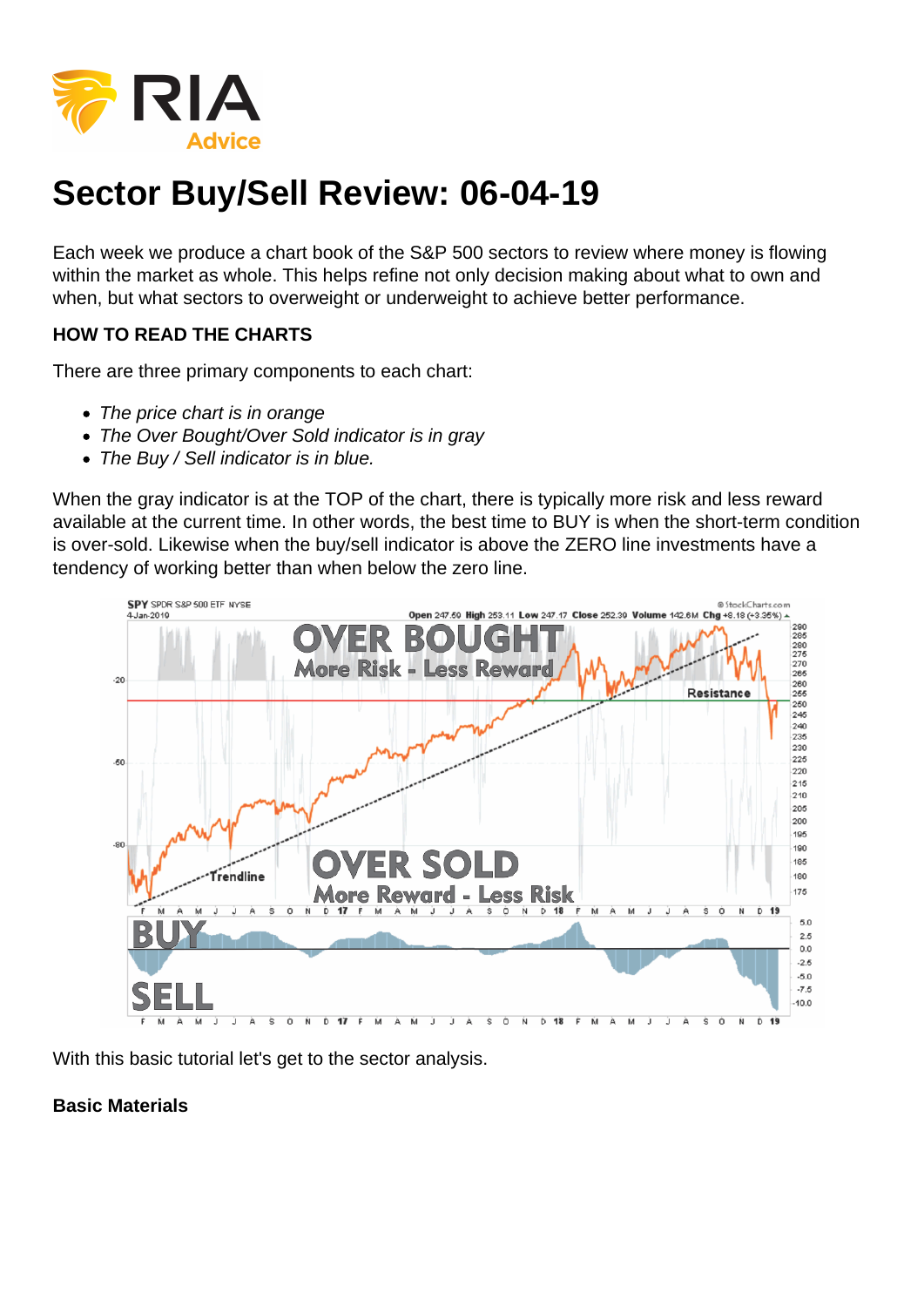- As I wrote in this past [weekend's missive](https://realinvestmentadvice.com/selloff-overdone-looking-for-a-sellable-rally/), The market is due for a reflexive bounce. While that bounce remained elusive on the broad index on Monday, it was due to the decline of FANG stocks due to concerns over being potentially labeled monopolies.
- XLB rallied sharply on Monday from deeply oversold conditions. This is an opportunity to reduce exposure to materials on a rally to the failed support line broken previously.
- Last week, XLB sold down towards our stop-loss level after we previously reduced 1/2 of our position. With XLB oversold, look for a short-term rally to \$55.50 to sell into.
- Short-Term Positioning: Neutral
	- Last Week: Hold balance for rally to \$55 to \$55 1/2
	- This Week: Hold balance for rally to \$55 to \$55 1/2
	- $\circ$  Stop-loss moved up to \$53, sell remaining half on rally..
- Long-Term Positioning: Bearish

**Communications**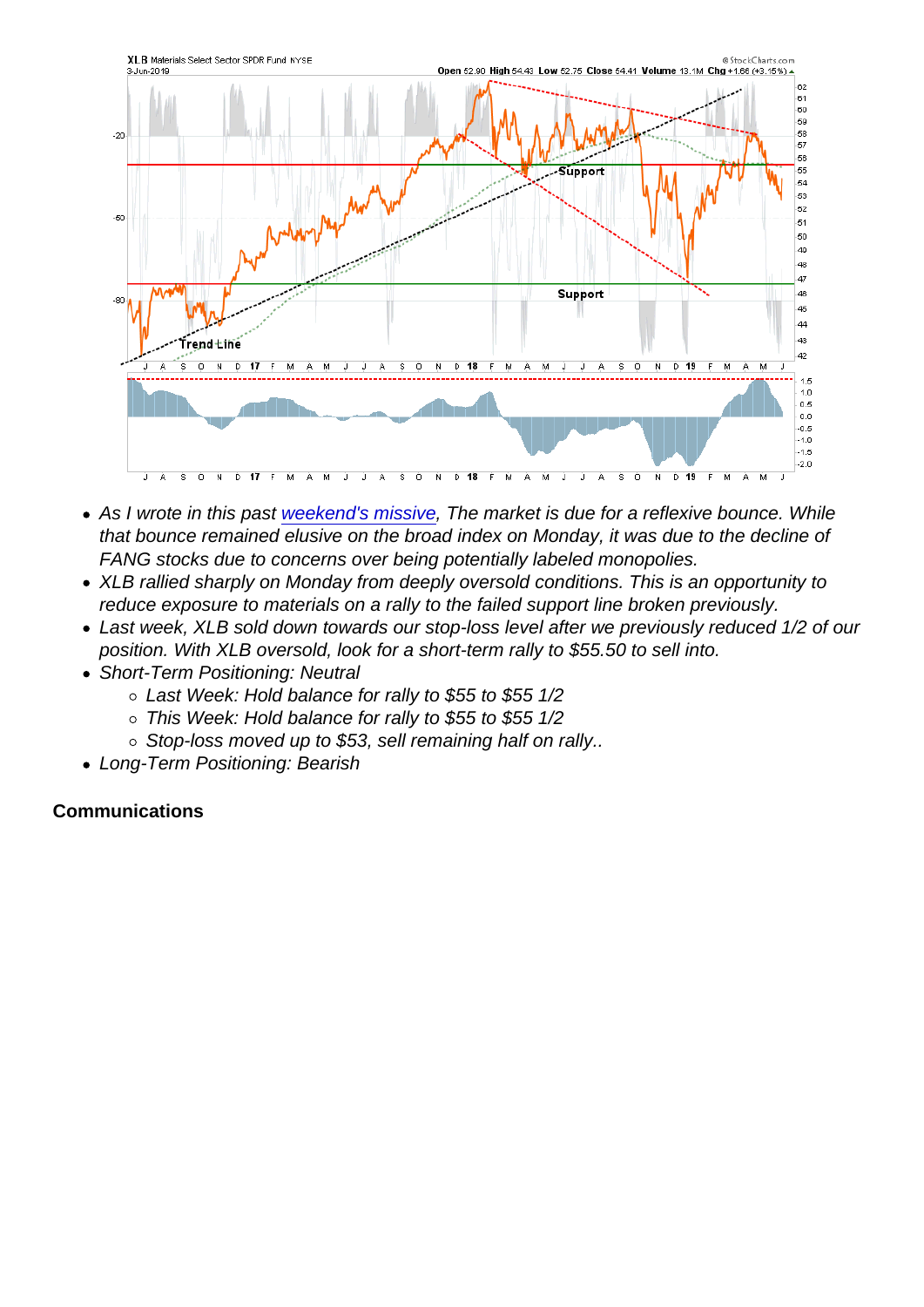- As noted last week:
	- XLC broke support previously and failed at a rally turning support into resistance. Support is holding at current levels but just barely.
- XLC sharply broke support on Monday on "Monopoly" concerns as listed above.
- Stop-loss was violated, look for a bounce to \$47 to \$47 1/2 to sell position.
- Short-Term Positioning: Neutral
	- Last Week: Hold 1/2 position
	- This Week: Sell on rally to \$47-47 1/2
	- Hard Stop set at \$45
- Long-Term Positioning: Bearish

Energy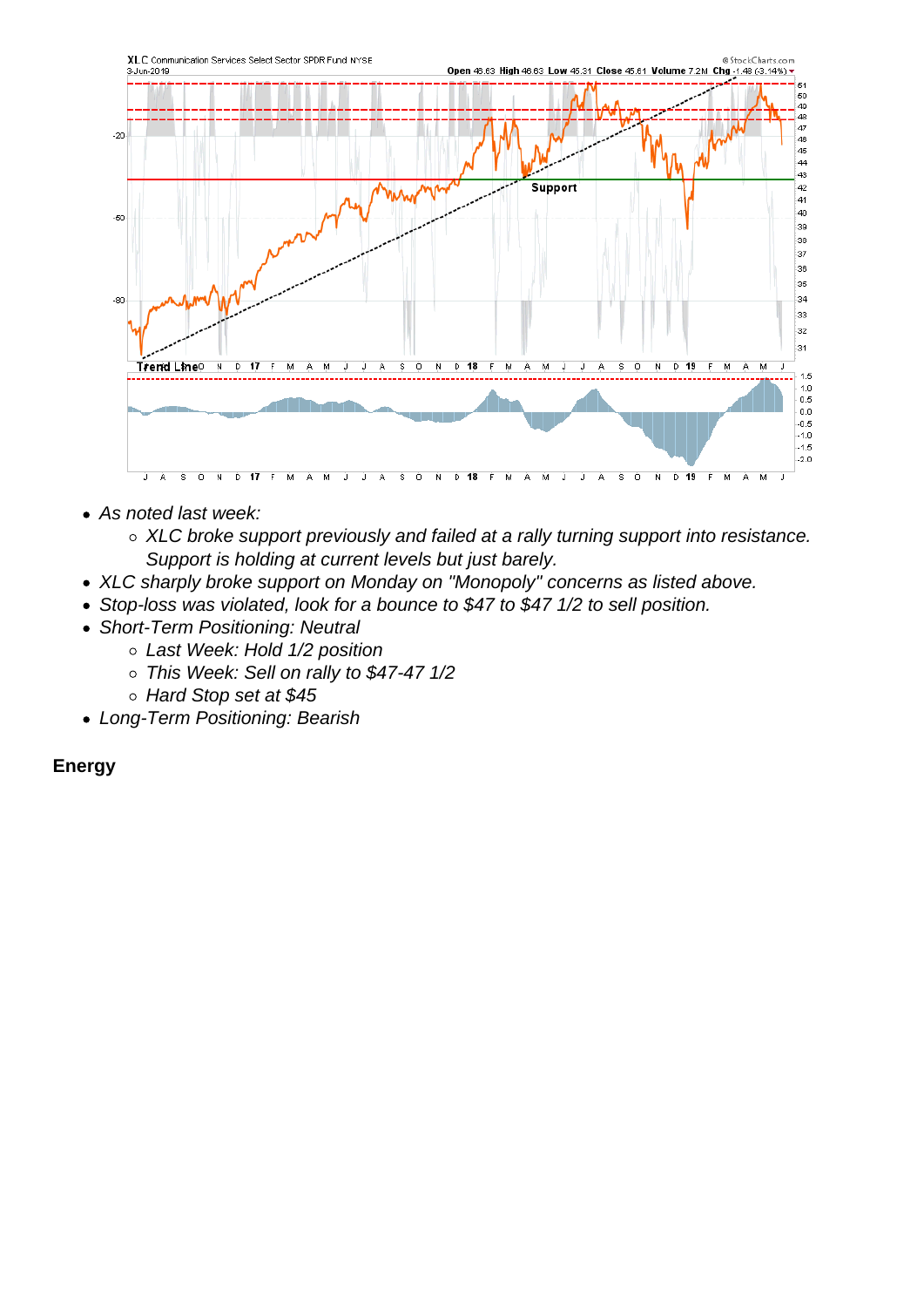- Two weeks ago, I stated that XLE was currently at a critical juncture. A failure below the 200 dma was going to bring the low-\$60's into focus.
- That break happened last week and XLE is now testing the \$59-60 level.
- The previous "buy signal" has reversed putting more pressure on the sector currently. Use any rally to reduce exposure to the sector for now.
- Short-Term Positioning: Neutral
	- Last week: Stop violated, sell on rally
	- This week: Stop violated, sell on any rally. Target is \$61-63
	- $\circ$  Stop-loss adjusted to \$59
- Long-Term Positioning: Bearish

Financials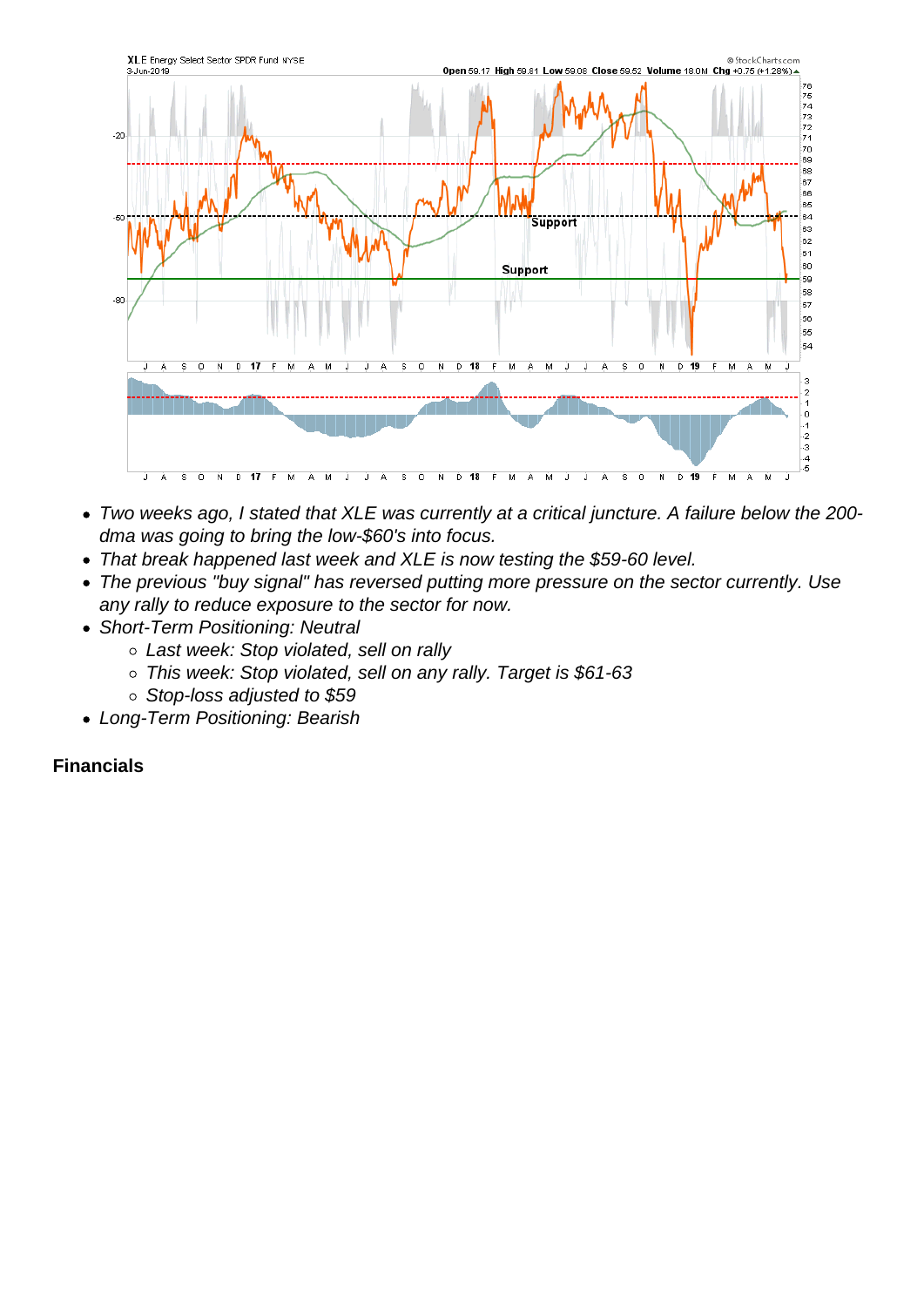- We noted previously that XLF broke out above initial resistance but ran into a cluster of previous tops from last year. That rally failed two weeks ago with the decline in the yields weighing on earnings outlook.
- XLF remains on a "buy" signal currently and the overbought condition has been fully reversed.
- Short-Term Positioning: Neutral
	- Last week: Recommended "hold" 1/2 position
	- This week: Hold 1/2 position, add on a pullback to \$25 that holds.
	- o Stop-loss moved up to \$25.00
- Long-Term Positioning: Bearish

**Industrials**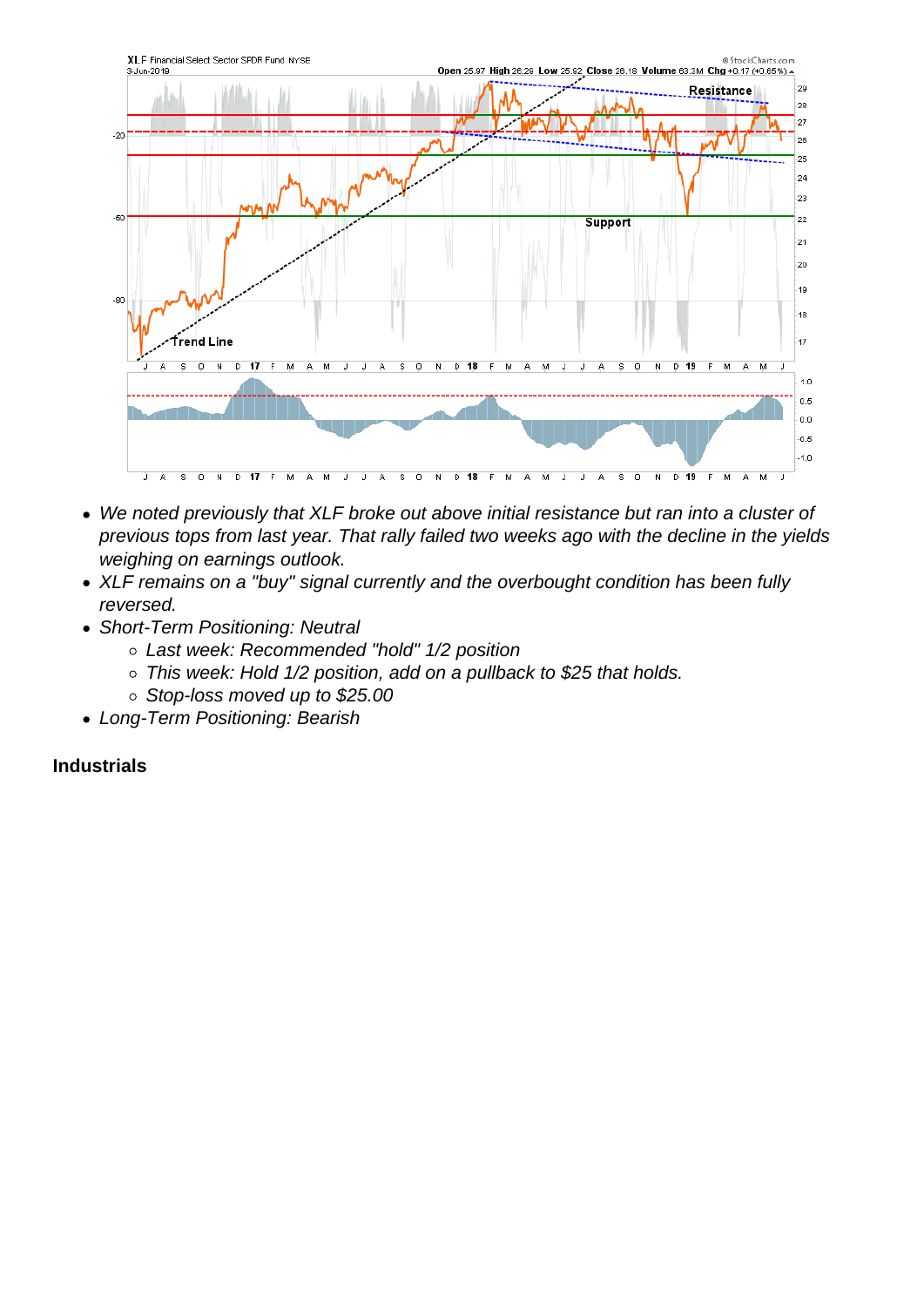- XLI has put in a "triple top" at recent highs which makes that resistance level critically important.
- As stated last week:
	- For now, the buy signal in lower panel is reversing and industrials are now oversold. With "trade war" rhetoric ramping up, watch for a break below support. XLI must hold \$72.
- That support failed on Monday, but our stop-level has not been violated, yet.
- Short-Term Positioning: Neutral
	- Last week: Hold remaining 1/2 position
	- o This week: Look to sell on failed rally to \$75-76
	- Stop-loss moved up to \$72
- Long-Term Positioning: Neutral

**Technology**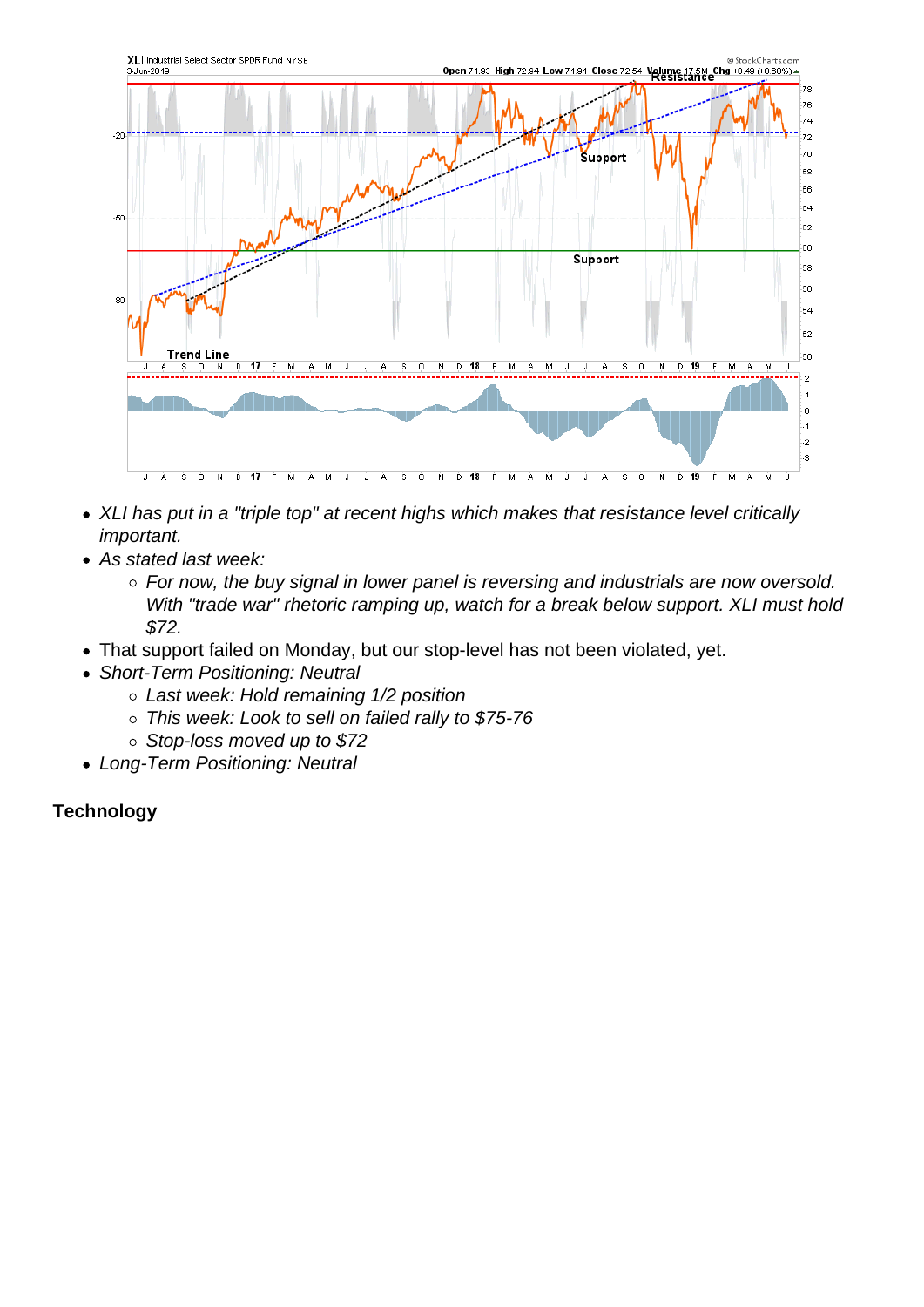- Like XLC, XLK was under pressure on Monday from the potential "monopoly" issues with the major FANG stocks.
- XLK is now back to oversold and violated support at \$72.5.
- With the sector now grossly oversold, look for a short-term counter-trend rally to reduce exposure into.
- Short-Term Positioning: Bullish
	- Last week: Hold 1/2 position
	- This week: Hold 1/2 position
	- Stop-loss remains at \$70
- Long-Term Positioning: Neutral

**Staples**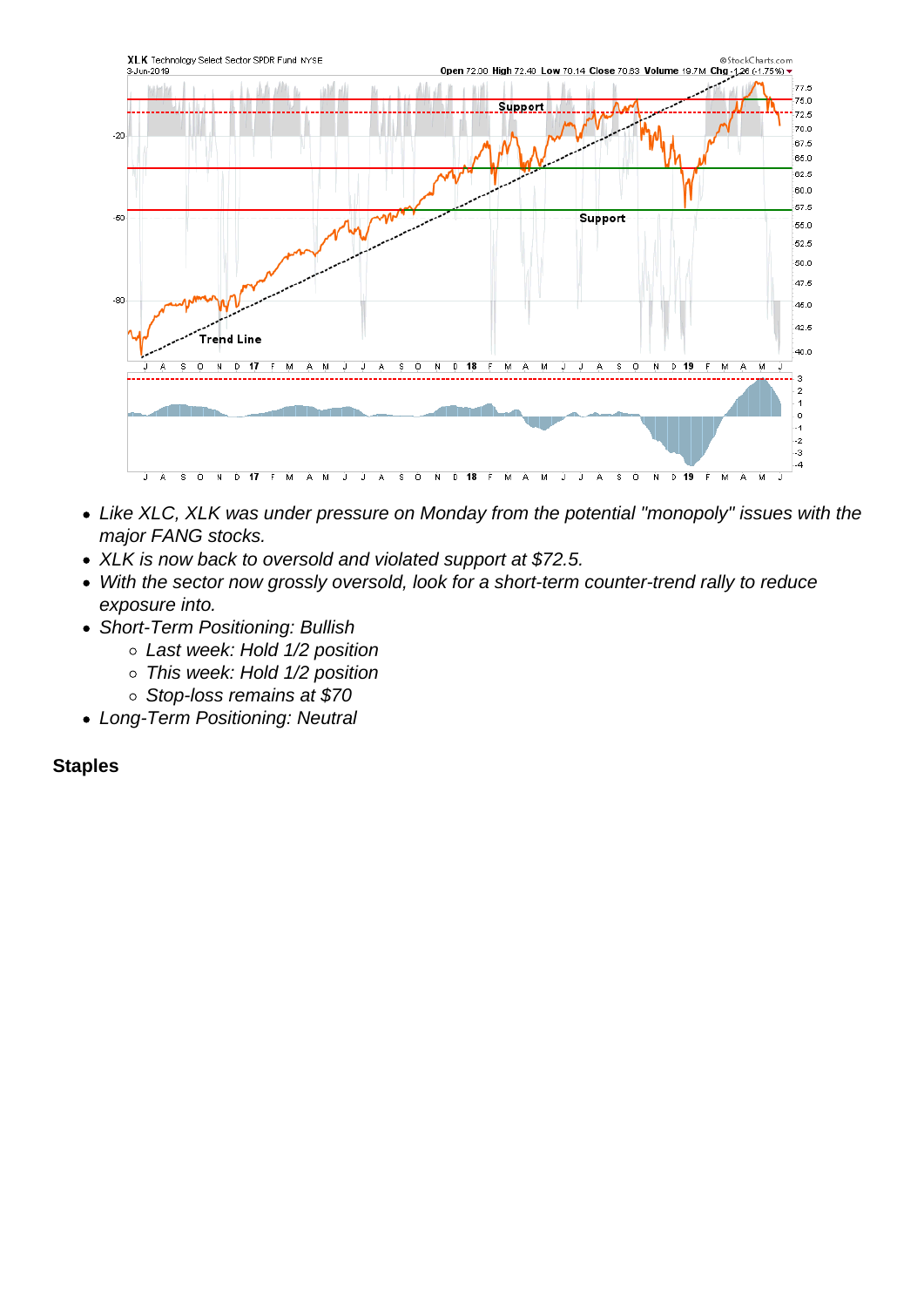- XLP rallied on Monday as money sought "safety" and "defense" once again.
- XLP's "buy" signal (lower panel) is still in place and extended. We continue to recommend taking some profits if you have not done so.
- XLP is just coming off of oversold conditions so additional gains are likely. \$56.50 is initial resistance. Also, \$55 was tested successfully so trading positions can be added.
- Short-Term Positioning: Bullish
	- Last week: Holding full position, take profits and rebalance.
	- This week: Add to current holdings if needed. We are currently carrying an overweight position.
	- o Profit stop-loss moved up to \$55.50
- Long-Term Positioning: Bullish

## Real Estate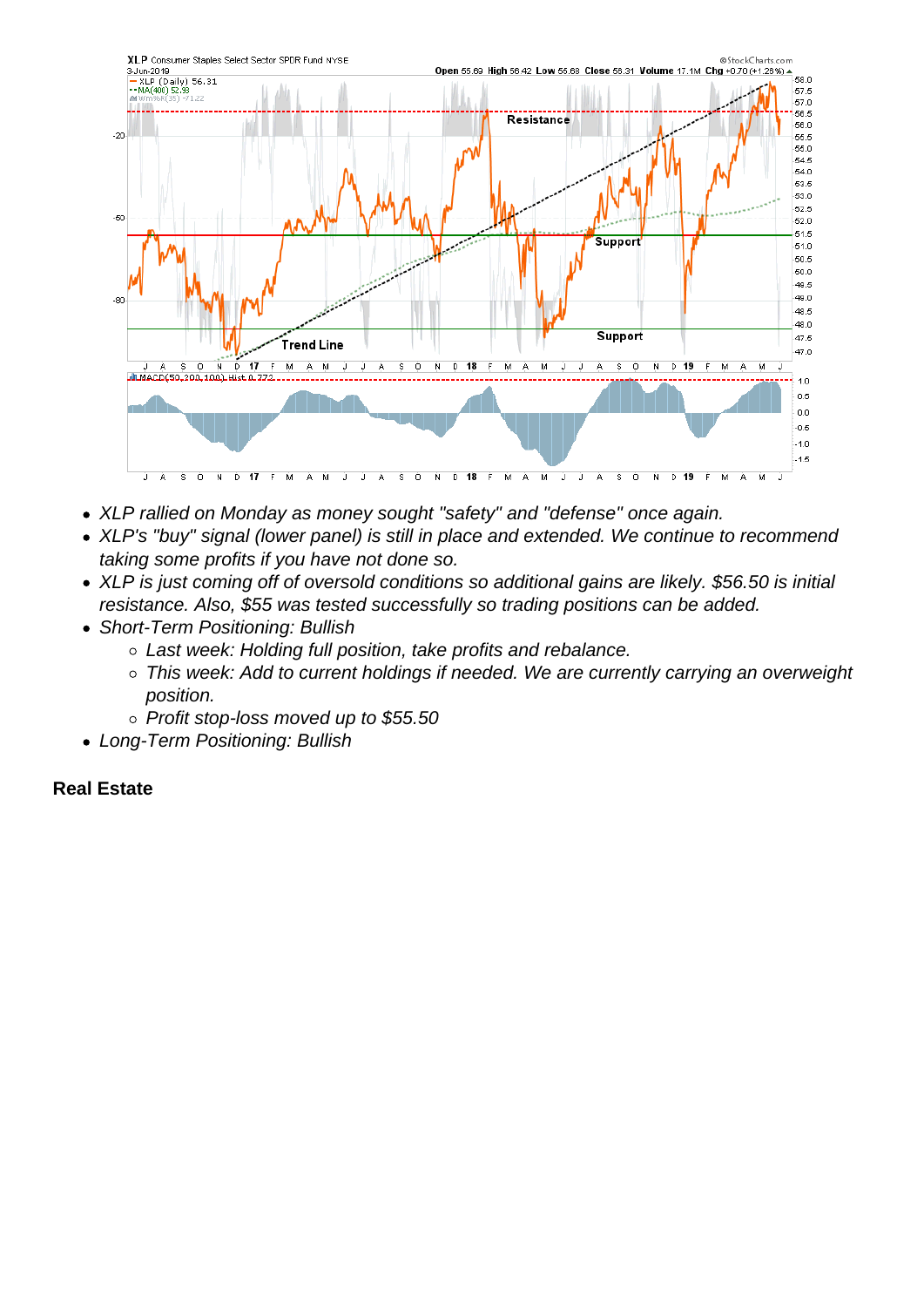- XLRE, along with XLU, has continued to attract money flows for defensive positioning amidst falling interest rates.
- We previously recommended taking profits and rebalancing risk. That is still advisable.
- After a brief sell-off last week, XLRE is once again trying to test all-time highs.
- Buy signal is being reduced along with the overbought condition.
- We recently added to our XLRE position and are now carrying a full weight.
- Short-Term Positioning: Bullish
	- Last week: Holding full position.
	- o This week: Hold position.
	- o Stop-loss adjusted to \$34.50
- Long-Term Positioning: Bullish

**Utilities**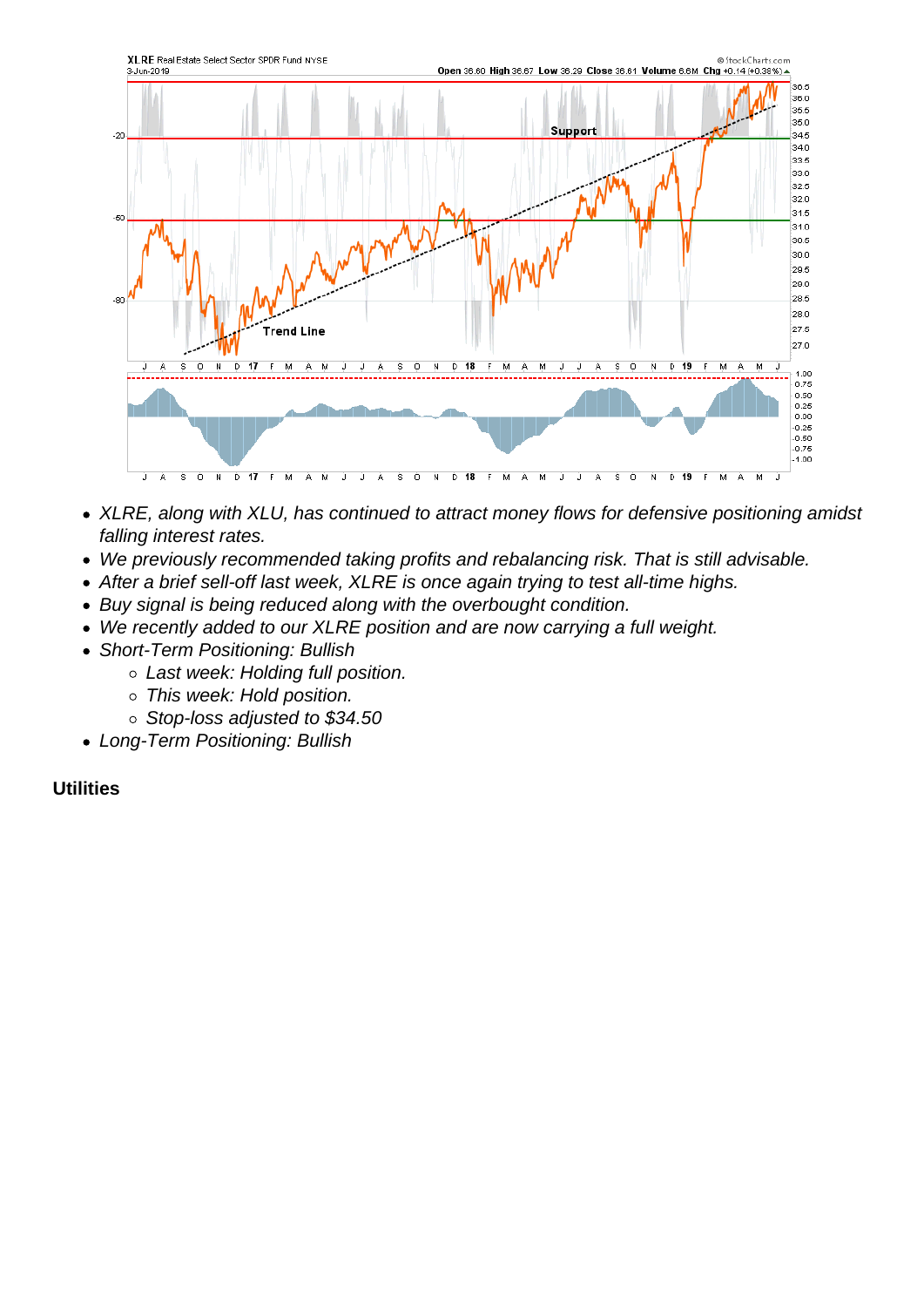- After breaking out to all-time highs, XLU took a quick breather and retested previous highs.
- Long-term trend line remains intact and the recent test of that trend line with a break to new highs confirms the continuation of the bullish trend.
- Buy signal worked off some of the excess. (bottom panel) and the sector has reduced some of the overbought condition.
- Short-Term Positioning: Bullish
	- o Last week: Overweight position
	- This week: Hold position
	- o Stop-loss moved up to \$56.
- Long-Term Positioning:?Bullish

Health Care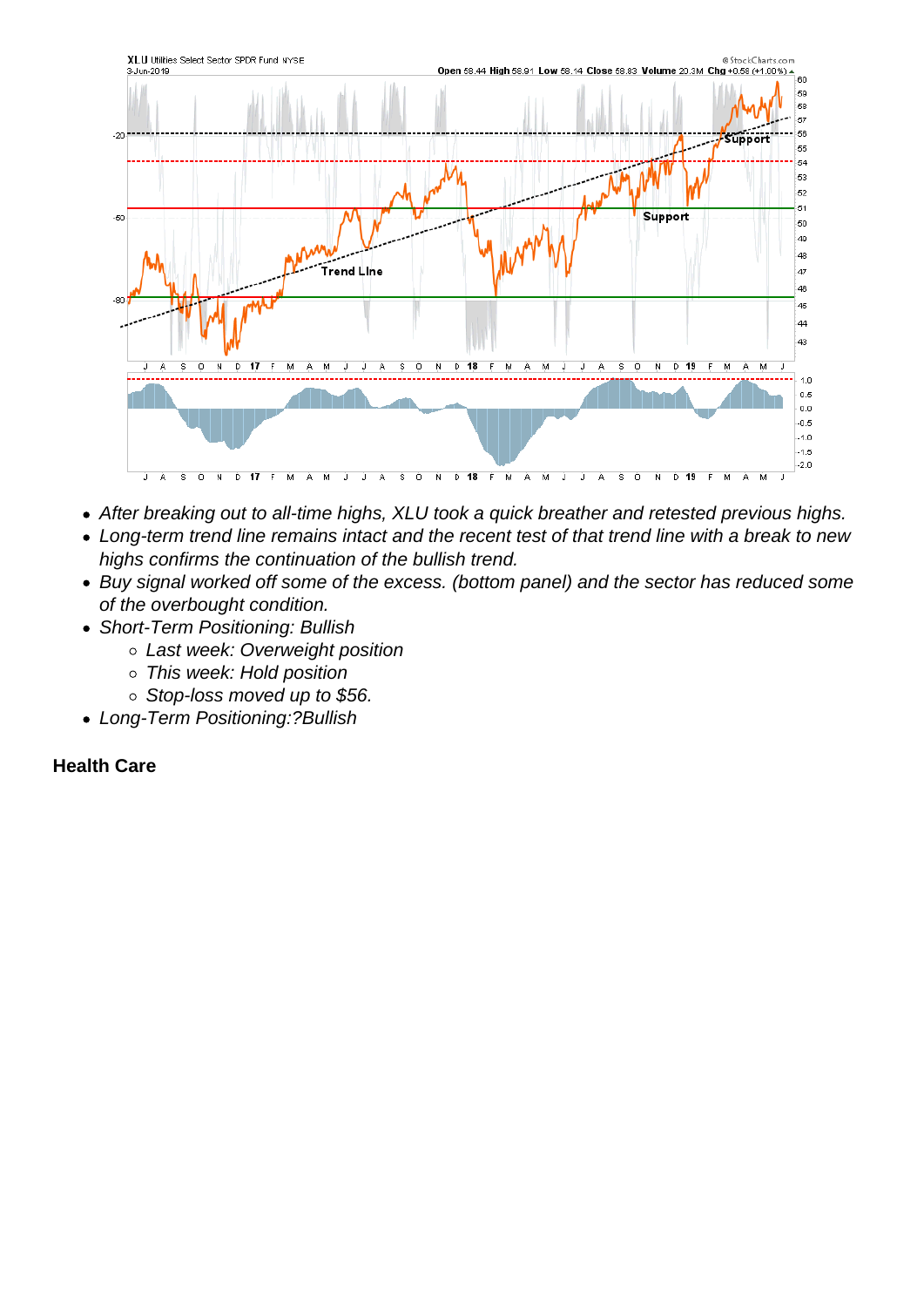- Sell-signal (bottom panel) remains intact currently but previous support is holding.
- While Healthcare is holding up for now, there is a downtrend forming in the sector. Keeps stops in place.
- XLV has been in a consolidation for the last 18-months. So whichever direction healthcare breaks out to will be a big move.
- XLV not overbought or sold currently. Patience is advised.
- Short-Term Positioning: Neutral
	- o Last week: Overweight position.
	- This week: Hold current position.
	- Stop-loss set \$86
- Long-Term Positioning: Neutral

**Discretionary**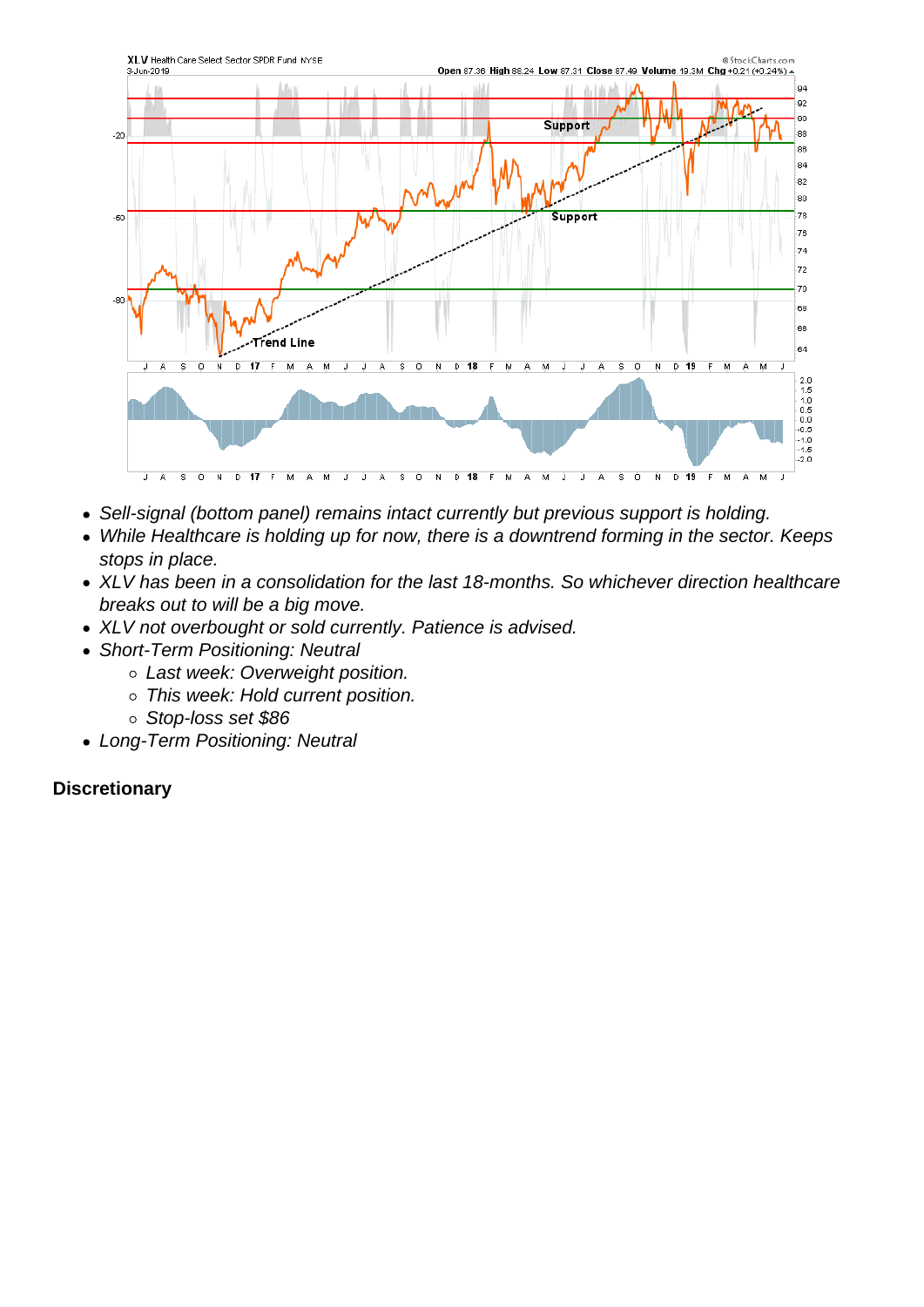- With AMZN and AAPL now condsidered discretionary stocks, it is not surprising to see XLY slide along with XLK and XLC as those two major stocks were under pressure on Monday.
- The "buy" signal has been reduced and is potentially threatening a reversal.
- XLY is oversold so look for a rally to rebalance holdings into.
- Short-Term Positioning: Neutral
	- Last week: Sold 1/2 of position.
	- o This week: Hold 1/2 position with stops in place.
	- Stop-loss adjusted to \$107.50 after sell of 1/2 position.
- Long-Term Positioning: Neutral

**Transportation**